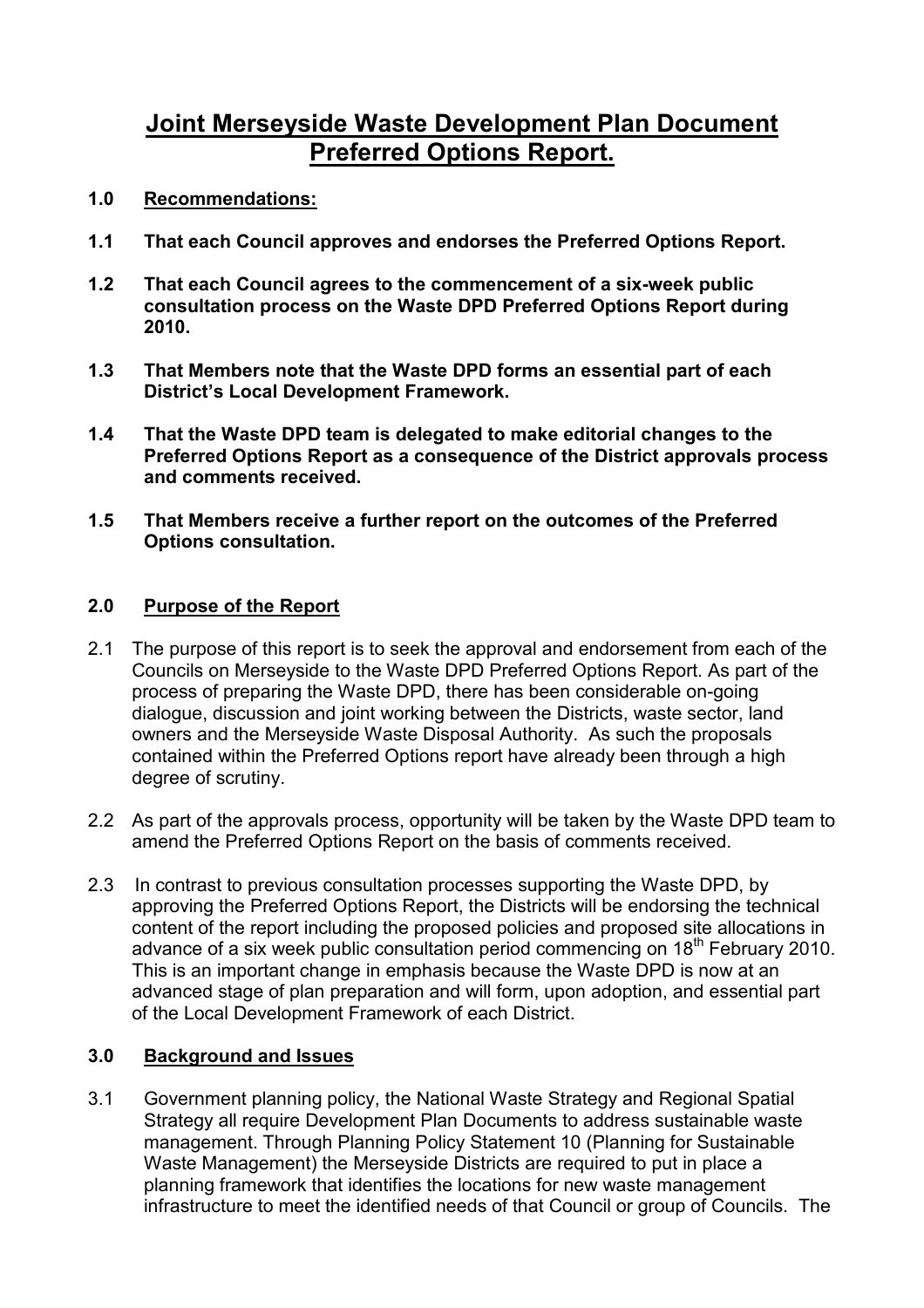Waste DPD covers the six Merseyside Districts including Halton and will become the statutory land use plan to guide future development of all waste management and treatment facilities across the Merseyside sub-region. Its scope therefore covers all types of waste produced including municipal, commercial, industrial, hazardous, agricultural, construction, demolition and excavation materials.

- 3.2 In 2005, Leaders agreed that the waste planning matters for the sub-region would most effectively be addressed though formal collaboration in preparing a joint Waste Development Plan Document (Waste DPD). Under the legislative requirements of the land use planning system each Council approved the preparation of the Waste DPD in this way.
- 3.3 The Waste DPD aims to deliver significant improvements in waste management across the sub-region whilst also diverting waste from landfill. It seeks to provide industry with much greater certainty to bring forward proposals for waste facilities whilst also providing a robust planning framework to resist inappropriate waste development. Specifically, the Waste DPD will provide Districts with a high degree of control and also greater certainty for the waste sector through its site allocations and policies.
- 3.4 The preparation of the sub-region's first joint statutory Development Plan Document, the Waste DPD, is being managed by the Waste DPD team (Merseyside Environmental Advisory Service) on behalf of the Districts. The process is being led by a Steering Group and overseen by the shadow City Region Cabinet. The Waste DPD has been prepared through a multi-stage process. Two public consultation stages have been completed:
	- Issues and Options took place in March and April 2007.
	- Spatial Strategy and Sites stage took place between December 2008 and January 2009.
- 3.5 The results of the public consultation, engagement with stakeholders, industry (including MWDA) and the Local Authorities and, detailed technical assessments have all been used to inform the preparation of the third public consultation stage, Preferred Options. Officer views from the MWDA are also being sought informally on factual issues directly within the remit of the Waste Disposal Authority.
- 3.6 Throughout the preparation of the Waste DPD there has been on-going dialogue and consultation with Government Office and the Planning Inspectorate to ensure procedural compliance. In addition the process and evidence base has also been subject to several independent quality assurance checks on the process involving legal advisors, private consultants and Planning Officers' Society.
- 3.7 Issues Addressed by the Preferred Options Report the report addresses several issues of which the following will be of particular interest to Members:
	- Needs Assessment and Site Requirements.
	- Proposed land allocations for built facilities for waste uses.
	- Proposed landfill site allocations.
	- Policy on Energy from Waste.
	- Development management policies these are the policies used to control waste development both on allocated and unallocated sites.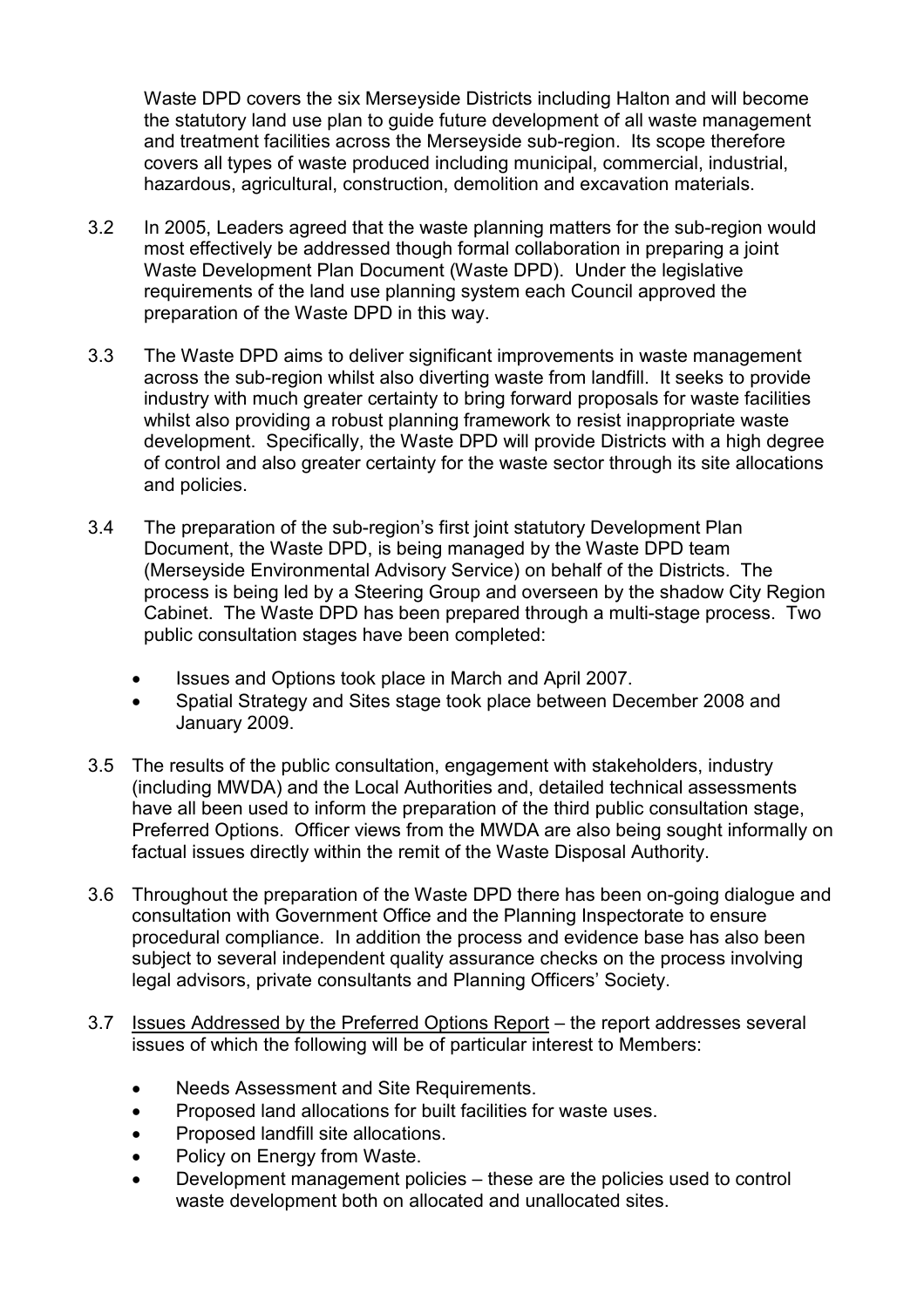- 3.8 In addition the Preferred Options Report includes a Vision, Spatial Strategy, Core Policies and an Implementation and Monitoring framework. It also outlines the overarching strategy for waste management referred to as the Resource Recoveryled Strategy.
- 3.9 The spatial strategy seeks to identify an appropriate number of large sites suitable for sub-regionally significant facilities of more than 4.5 hectares in area. Sites will ideally be around existing clusters of waste management facilities where these are shown to be sustainable. These areas around these clusters will be defined as Areas of Search. Sites will also be identified for smaller-scale local facilities taking into account specific local need ensuring that sufficient small sites are available for meeting the short to medium term needs for waste management in the sub-region.
- 3.10 The Core Policies are high level policies designed to implement the vision and strategic objectives and guide development to ensure that they deliver sustainable waste management across the sub region. The five core policies address the following issues:
	- Waste prevention and resource management.
	- Waste Management Design and Layout for new development.
	- High Quality Design of new waste management facilities.
	- Sustainable Waste Transport.
	- Net Self Sufficiency.
- 3.11 Each of the issues addressed in the Preferred Options report is accompanied by consultation questions. Where more than one realistic policy option has been identified the Report presents the pros and cons of these before providing the reasons for choosing the preferred policy option. This provides transparency in the policy development process.
- 3.12 The full Preferred Options report and supporting technical appendices will be available on line at http://merseysideeas-consult.limehouse.co.uk

#### 4.0 Needs Assessment and Site Requirements

- 4.1 Planning legislation requires development plan documents to be based upon sound and up-to-date evidence. Throughout the preparation of the Waste DPD, great care has been taken to develop and update the baseline information pertinent to waste planning matters including operational waste management facilities, the types and quantities of waste produced in the City Region, changes in recycling behaviour and the impact of economic factors. A number of studies have therefore been commissioned or updated as part of the Waste DPD evidence base and the key documents are referred to in Appendix 1.
- 4.2 During 2009, this evidence base has been the subject of further detailed technical work and updating particularly on waste arisings and the effects of recent planning consents for waste facilities within Merseyside and Halton and more widely. As part of this process detailed discussions with the waste industry and the Merseyside Waste Disposal Authority have continued.
- 4.3 The evidence base has been used to inform the Needs Assessment which predicts the waste infrastructure requirements to meet Merseyside and Halton's needs until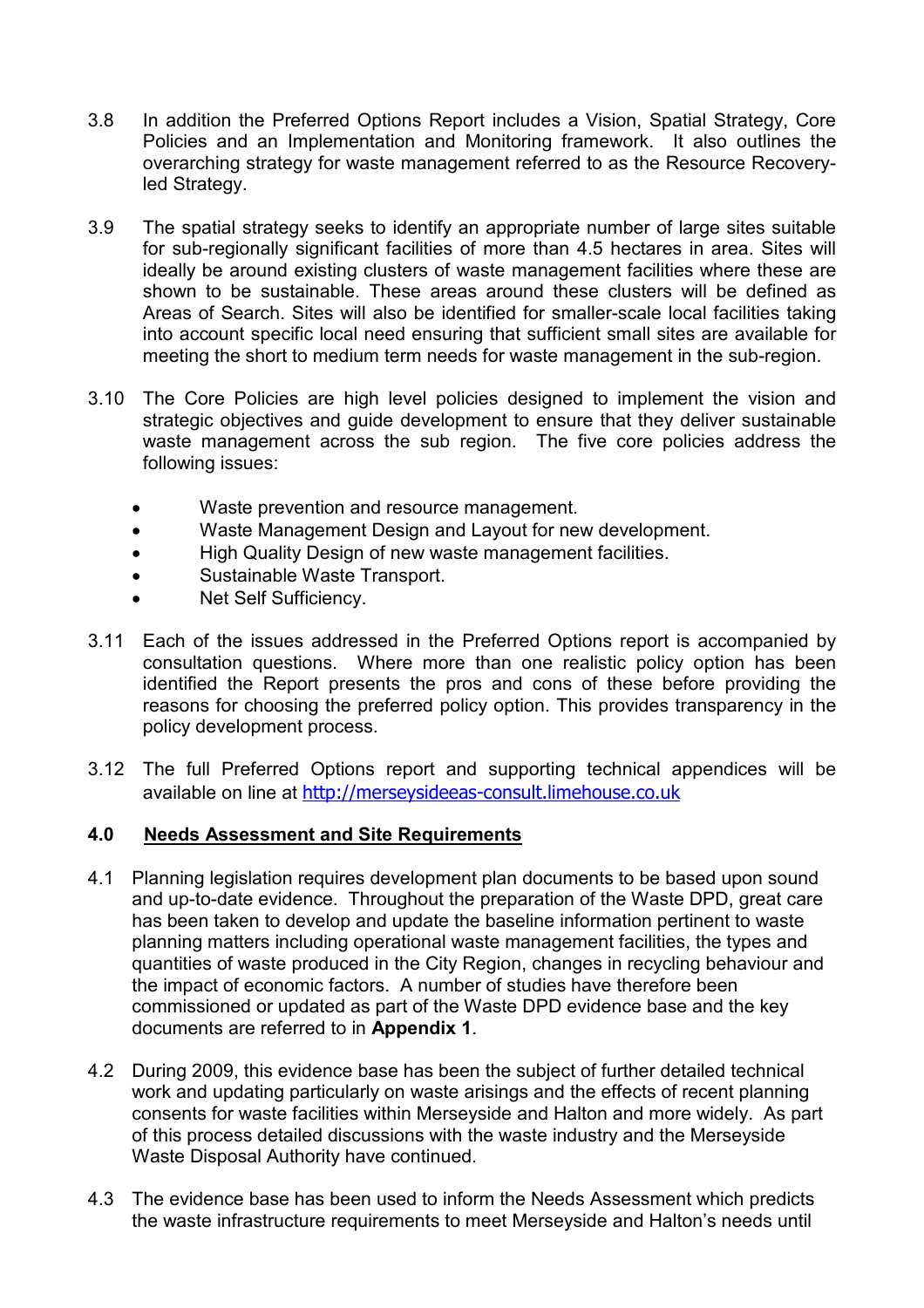2030. Table 1 summarises the identified needs. It should be noted that these site requirements are identified **after** taking into account capacity on sites within Merseyside and Halton which are already consented for waste management.

4.4 The evidence base will continue to be updated until the final stages of preparing the Plan to ensure that it continues to accurately reflect the issues that the sub region must address whilst taking account of wider factors, such as progress with the MWDA strategy.

| <b>Function and site type (in</b><br><b>Waste Hierarchy order)</b> | <b>New sites</b><br>2010-2015 | <b>New sites</b><br>2016-2021 | <b>New sites</b><br>2022-2027 | <b>Total</b>      | Approx.<br>land/site |
|--------------------------------------------------------------------|-------------------------------|-------------------------------|-------------------------------|-------------------|----------------------|
| <b>Sorting &amp; recycling wastes</b>                              |                               |                               |                               |                   |                      |
| MRF                                                                |                               |                               |                               | 2                 | $=3ha$ .             |
| Non-inert WTS                                                      |                               |                               |                               |                   | $3-5$ ha.            |
| <b>HWRC</b>                                                        |                               |                               |                               |                   | ca. 1ha.             |
| <b>Preparing &amp; treating wastes</b>                             |                               |                               |                               |                   |                      |
| Food waste composting                                              |                               |                               |                               | 2                 | $3-5$ ha.            |
| Municipal waste treatment                                          | 3                             |                               |                               | 4                 | $3-8$ ha.            |
| C&I waste treatment                                                |                               | 3                             |                               | 4                 | $3-5$ ha.            |
| <b>EfW</b> for Municipal Waste                                     |                               |                               |                               |                   | $>8$ ha.             |
| Hazardous waste treatment                                          |                               |                               |                               | 1                 | $=3ha$ .             |
| <b>Landfill disposal</b>                                           |                               |                               |                               |                   |                      |
| Non-inert landfill                                                 | (2)                           |                               |                               | (2)               | n/a                  |
| Inert landfill                                                     | $\overline{2}$                |                               |                               | $\overline{2}$    | $>10$ ha.            |
| <b>Total requirement</b>                                           |                               |                               |                               |                   |                      |
| <b>Built facilities</b>                                            | 7                             | 7                             | 1                             | 15                |                      |
| Landfill sites                                                     | (4)                           |                               |                               | $\left( 4\right)$ |                      |

## Table 1: Identified Site Requirements at November 2009 [Source: Merseyside EAS]

- 4.5 The inert landfill need shown above can be met by the two sites referred to in section 6 below. However, an extensive site search has shown the difficulty of finding further sites for non-inert landfill in the sub-region. The non-inert need (which will be for landfill of non-municipal waste) will therefore unavoidably be met by exporting waste outside the sub region. Since this need will not be met within the sub-region the number of sites is shown (in brackets) and is balanced by an equivalent input of waste for treatment in built facilities to deliver net sub-regional self-sufficiency. Provision for this import is shown through two additional treatment plants for C&I waste in the period 2016-2021. The Waste DPD delivers overall sub-regional self sufficiency consistent with the spatial strategy (see paragraph 6.4).
- 4.6 During the preparation of the Waste DPD the waste sector will continue to come forward with planning applications and the Districts will continue to take planning decisions. Therefore the quantity, type and spatial distribution of consented waste treatment capacity across Merseyside and Halton will continue to change. The Waste DPD team is continually monitoring this and updating the Needs Assessment and identified Site Requirements accordingly.
- 4.7 Members should note that if any new consents are issued between now and Waste DPD publication stage that the new consents will be fully taken into account. The relationship between the location of any new consents issued and the spatial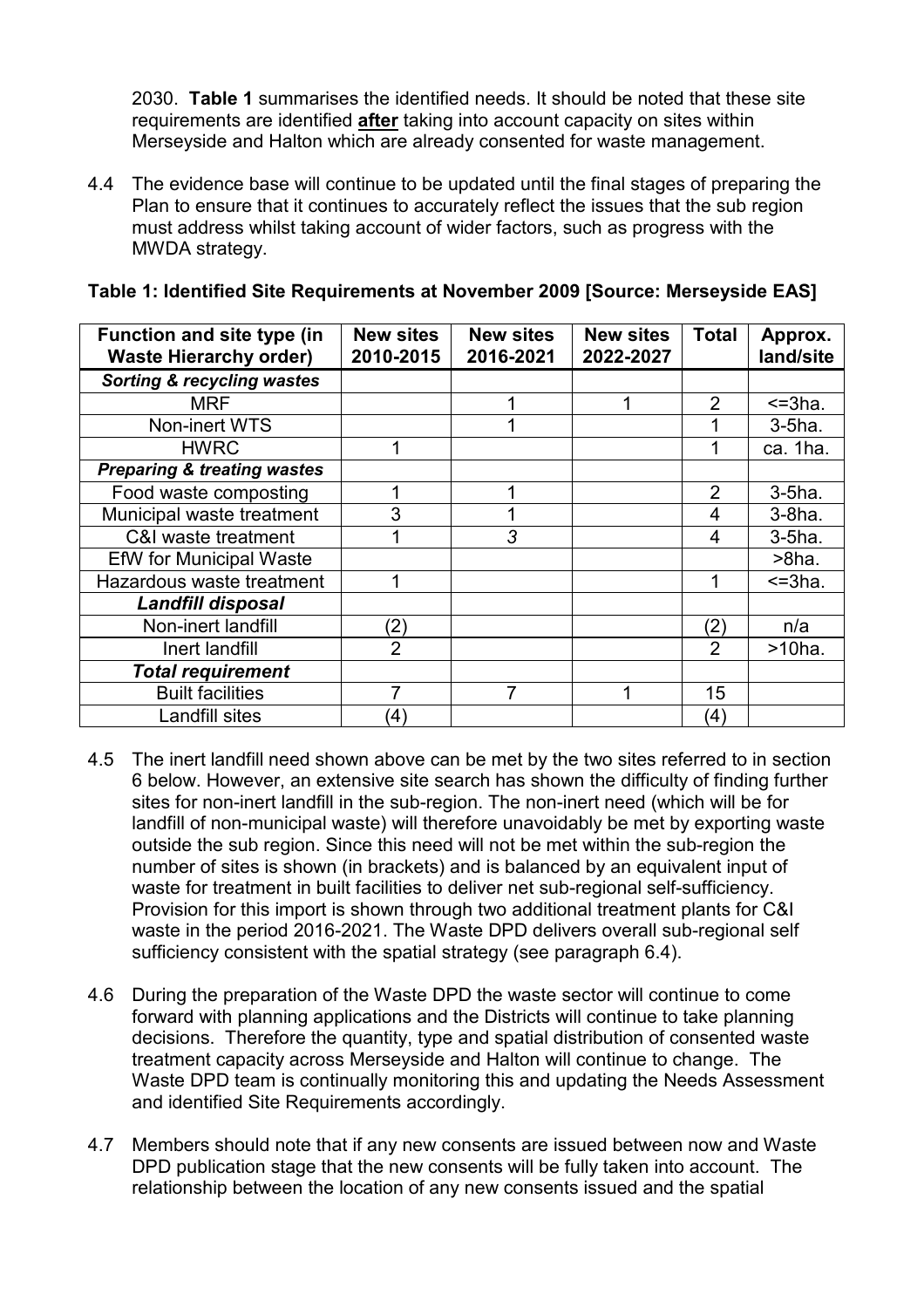patterns of proposed site allocations is particularly important to ensure that new facilities are near to the main sources of waste arisings.

## 5.0 Proposed Site Allocations

- 5.1 Government guidance requires the Waste DPD to identify and allocate sites to meet the identified waste management needs of the Districts within the sub region. Proposed site allocations will eventually be presented in land use allocation maps for each of the District Local Development Frameworks.
- 5.2 In identifying proposed site allocations the Waste DPD needs to deliver a good balance of small and larger sub-regional sites across Merseyside and Halton to meet the identified needs of all the waste produced. It is also a Government requirement to provide sufficient flexibility within which the industry can operate though this must be within the context of constrained land availability across the sub region. The proposed site allocations in the Preferred Options report therefore include a degree of over-provision to provide the required flexibility.
- 5.3 A multi-stage process has been used to identify the proposed site allocations which is described in more detail in the supporting document 'Built Facilities Site Search Methodology' of the Preferred Options Report. This process has included a range of site specific technical assessments and site visits. There has also been a detailed and on-going process of consultation with the local authority, MWDA and land owners.
- 5.4 The site selection process has included the following steps:
	- Initial Broad Site Search vielding a list of nearly 2000 sites :
	- Initial clean up of this data set removing duplicates etc ;
	- Detailed appraisal of remaining sites (>1600) with input from District Officers, removing over 900 sites as not available or not suitable for further assessment ;
	- Multi-criteria assessment (using 41 constraint criteria) of remaining 700 sites ;
	- Consultation on the 45 best performing sites in Spatial Strategy & Sites report.

Dialogue with Districts, landowners and the waste industry has informed the process.

- 5.5 The full database of the sites assessed as part of the Waste DPD process is available from the Waste DPD website, http://merseysideeasconsult.limehouse.co.uk . This database clearly identifies the very large number of sites that have been assessed and provides evidence for why sites have been discounted from the process. This evidence includes planning constraints, overall site performance and importantly, views received as a consequence of public consultation. Members should be aware however, that sites can only be discounted from the process for sound and evidenced planning and deliverability reasons.
- 5.6 The sites contained within the Preferred Options report are the best performing and most deliverable sites across the sub region. Many other sites have been assessed and discounted from the process for a range of sound planning and deliverability reasons.
- 5.7 Table 2 presents the proposed site allocations with each District having a single sub regional site greater than 4.5 hectares in area. For each of the proposed site allocations proposed waste management uses are also suggested with the broad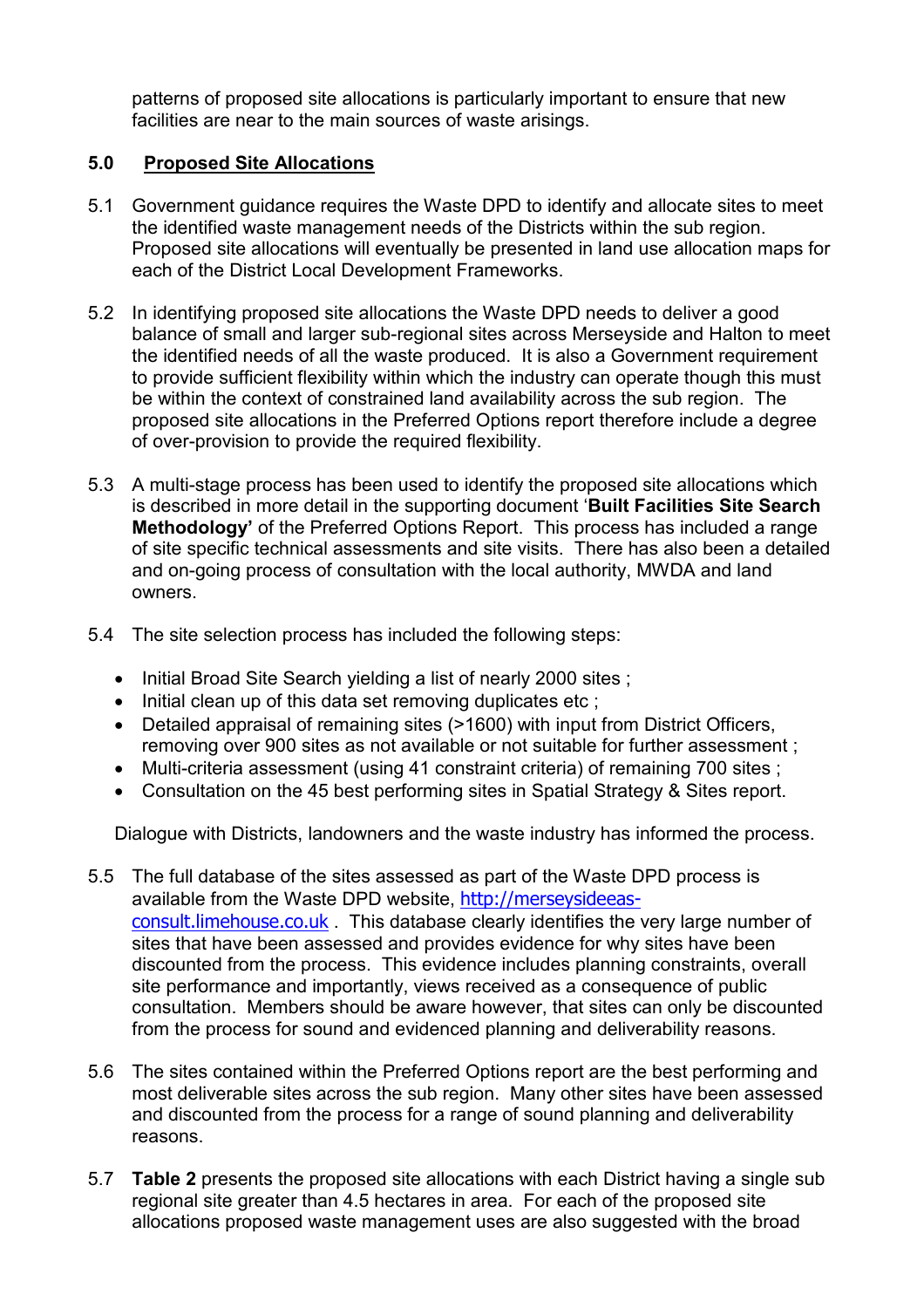categories of waste use being household waste recycling centre, re-processing industry, waste transfer station, primary treatment facility and resource recycling park.

|                   |                 | <b>Site</b>         |                                                                                                                                                                                                                                     | Area |
|-------------------|-----------------|---------------------|-------------------------------------------------------------------------------------------------------------------------------------------------------------------------------------------------------------------------------------|------|
| Site ID           | <b>District</b> | <b>Significance</b> | <b>Site Name and Address</b>                                                                                                                                                                                                        | (ha) |
| H1576             | Halton          | Sub Regional        | Ditton Sidings, Newstead Road                                                                                                                                                                                                       | 9.2  |
| H2293             | Halton          | <b>District</b>     | <b>Runcorn WWTW</b>                                                                                                                                                                                                                 | 1.2  |
| H <sub>2351</sub> | Halton          | <b>District</b>     | Eco-cycle Waste Ltd, 3 Johnson's Lane,<br>Widnes                                                                                                                                                                                    | 2.0  |
| K2322             | Knowsley        | Sub Regional        | <b>Butlers Farm, Knowsley Industrial Estate</b>                                                                                                                                                                                     | 8.4  |
| K2204             | Knowsley        | <b>District</b>     | Brickfields, Ellis Ashton Street, Huyton                                                                                                                                                                                            | 2.4  |
| K2192             | Knowsley        | <b>District</b>     | Image Business Park, Acornfield Road,<br>Knowlsey Industrial Estate                                                                                                                                                                 | 2.8  |
| K2358             | Knowsley        | <b>District</b>     | Former Pilkington Glass Works, Ellis<br>Ashton Street, Huyton Industrial Estate                                                                                                                                                     | 1.3  |
| L1289             | Liverpool       | Sub Regional        | Vacant Land south of Spitfire Road,<br>Triumph Trading Park (this site has come forward<br>since Spatial Strategy and Sites stage and, as such, has yet to<br>be considered in detail by Liverpool City Council Executive<br>Board) | 5.9  |
| L0435             | Liverpool       | <b>District</b>     | Waste Treatment Plant, Lower Bank View                                                                                                                                                                                              | 0.7  |
| L0468             | Liverpool       | <b>District</b>     | Site off Regent Road / Bankfield Street                                                                                                                                                                                             | 1.4  |
| F0384             | Sefton          | Sub Regional        | Alexandra Dock 1, Metal Recycling Site                                                                                                                                                                                              | 9.8  |
| F0726             | Sefton          | <b>District</b>     | 1-2 Acorn Way, Bootle                                                                                                                                                                                                               | 0.6  |
| F1029             | Sefton          | <b>District</b>     | Site off Grange Road, Dunnings Bridge<br>Road                                                                                                                                                                                       | 1.6  |
| F2333             | Sefton          | <b>District</b>     | 55 Crowland Street, Southport                                                                                                                                                                                                       | 3.7  |
| S1885             | St.Helens       | Sub Regional        | Former Hays Chemical Site, Lancots<br>Lane                                                                                                                                                                                          | 6.4  |
| S1897             | St.Helens       | <b>District</b>     | Land North of T A C Abbotsfield Industrial<br>Estate                                                                                                                                                                                | 1.3  |
| W0360             | Wirral          | Sub Regional        | Car Parking/Storage Area, former<br>Shipyard, Campbeltown Road                                                                                                                                                                      | 5.9  |
| W0180             | Wirral          | <b>District</b>     | Former Goods Yard, Adjacent Bidston<br>MRF / HWRC, Wallasey Bridge Road                                                                                                                                                             | 2.8  |
| W2215             | Wirral          | <b>District</b>     | Bidston MRF / HWRC, Wallasey Bridge<br>Road                                                                                                                                                                                         | 3.7  |

Table 2: Proposed Allocations for Waste Management Uses

- 5.8 Members should note that as a consequence of changes made in response to the public consultation stages already completed (as well as recent planning consents and improvements in recycling rates) that, the number of sites needed has been substantially reduced. For example, earlier in 2009, at Spatial Strategy and Sites Stage a total of 45 sites were identified, 10 of which were sub regional sites. The Preferred Options report includes just 19 sites in total, several of which are existing waste uses with potential for intensification of land use.
- 5.9 Appendix 2 summarises the planning consents issued since 2006.
- 5.10 Within Section 6 of the Preferred Options Report each of the proposed site allocations includes a detailed site profile which includes the following information: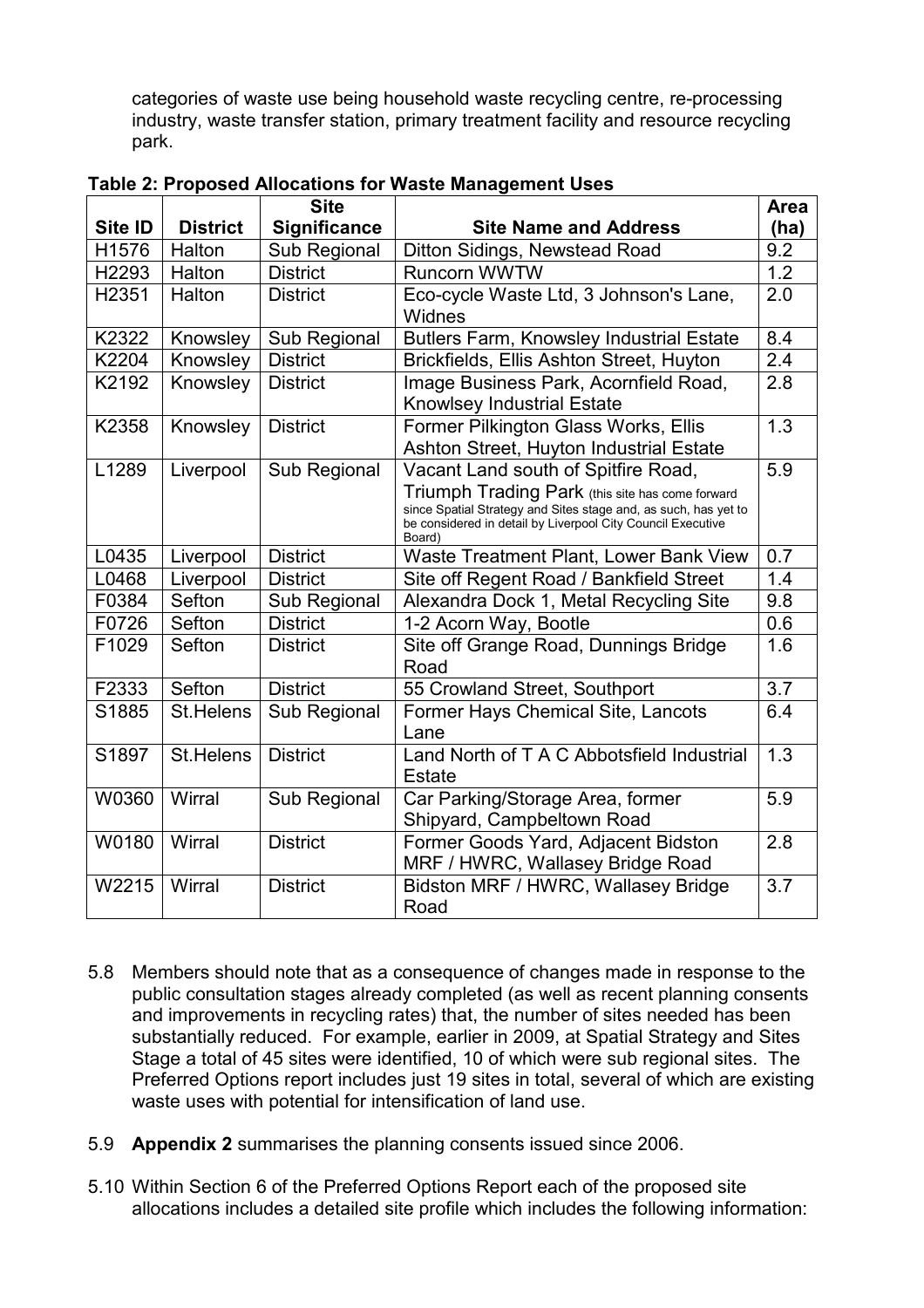- Site name, map and area.
- Suggested Waste Management uses.
- Planning context.
- Infrastructure.
- Wildlife.
- Site Deliverability assessment.
- 5.11 Members should note that the Waste DPD is not allowed by Government policy to prescribe the specific waste use or technology on a specific site as this is a matter for the waste industry.
- 5.12 Should any site drop out of the Waste DPD process either as a consequence of the Preferred Options District approvals and endorsement process or as a consequence of the public consultation then alternative sites will still be needed from within that District because the identified need does not go away. However, given the very limited availability of suitable sites for waste facilities within Merseyside and Halton as a consequence of severe land constraints, any alternative site is likely to have more significant constraining and deliverability issues. It is therefore considered important that members support the proposed site allocations within the Preferred Options report.
- 5.13 There is a good spatial distribution of sites across all six Merseyside Districts as shown in Figure 1 with:
	- 3 sites in Halton, total site area 12.4 hectares, largest single site 9.2 hectares.
	- 4 sites in Knowsley, total site area 14.9 hectares, largest single site 8.4 hectares.
	- 3 sites in Liverpool, total site area 8.0 hectares, largest single site 5.9 hectares.
	- 4 sites in Sefton, total site area 15.7 hectares, largest single site 9.8 hectares.
	- 2 sites in St.Helens, total site area 7.7 hectares, largest single site 6.4 hectares.
	- 3 sites in Wirral, total site area 12.4 hectares, largest single site 5.9 hectares.
- 5.14 In considering the spatial distribution of sites particular attention is drawn to the importance of proximity to main centres of waste arisings and the availability of suitable land. Two inert landfill sites have also been identified – one in Knowsley and St. Helens (please see section 6 below).
- 5.15 Proposed allocations within the Preferred Options report include privately owned land, public land as well as a small number of sites with multiple ownerships. Landowner support for the proposed waste uses and the proposed site allocations within the Preferred Options Report is required as this significantly reduces deliverability risk.
- 5.16 Each developed site will generate employment benefits for the surrounding area. The estimated total number of direct jobs to be created as a result of development of the Waste DPD allocated sites is 500-700 with additional indirect jobs estimated at up to twice this number. Temporary jobs related to construction of facilities are expected to total 25-400 per site, depending on the scale of the facility being built.
- 5.17 Consultation questions 12 and 13 seek specific comments on the proposed District and sub regional site allocations.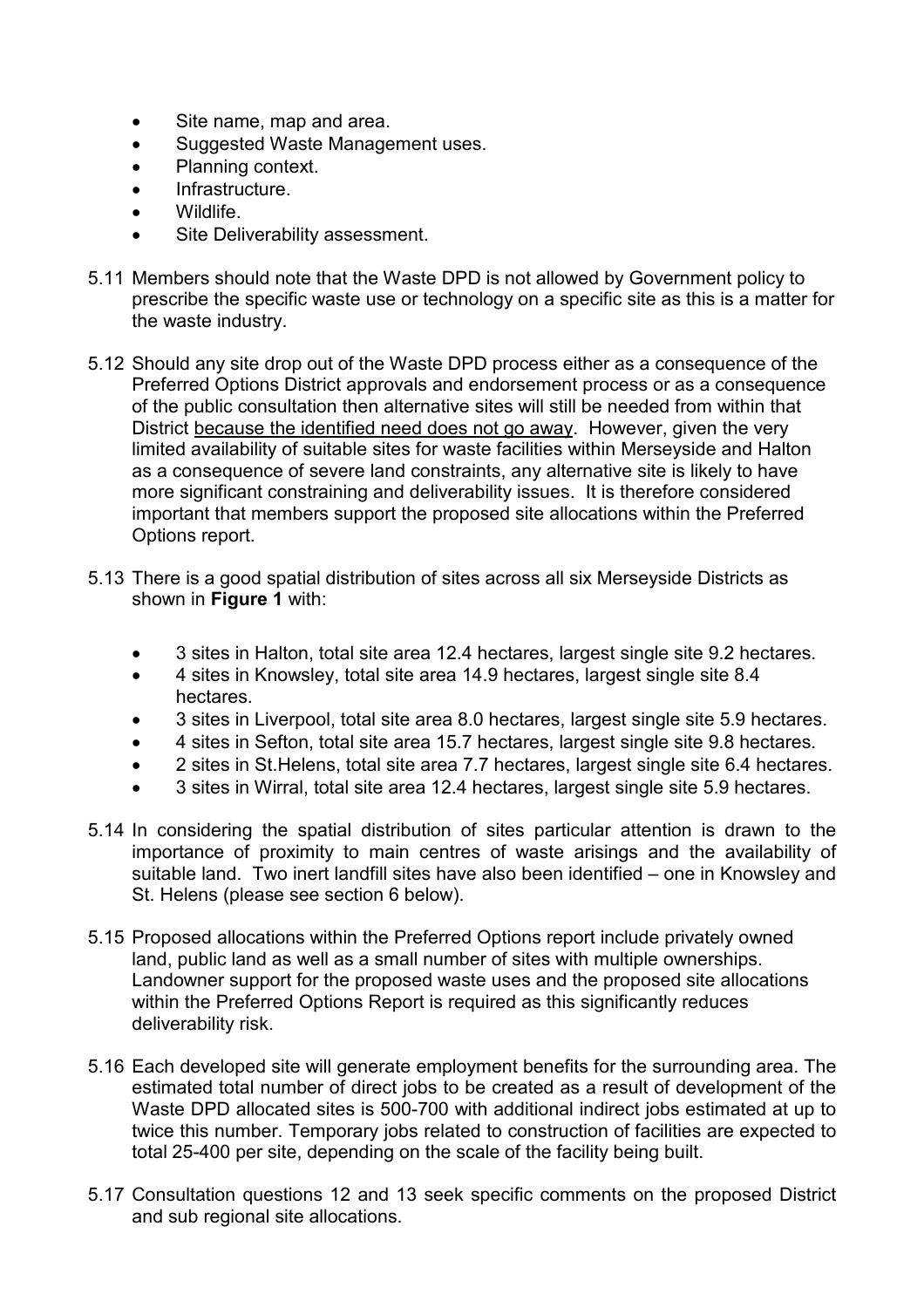## 6.0 Landfill

- 6.1 At Spatial Strategy and Sites stage a long list of sites for detailed technical assessment on their potential as landfill and land raise was identified. During the preparation of Preferred Options that long list has now been the subject of consultation and detailed technical assessment and confirms that the potential for new landfill sites in the sub region is extremely constrained. A detailed technical report on landfill is presented in the supporting document 'Survey for Landfill in Merseyside and Halton' to the Preferred Options Report.
- 6.2 Section 7 of the Preferred Options Report has identified two landfill sites as shown in figure 1 for the final disposal of inert waste, they are:
	- Bold Heath Quarry.
	- Cronton Clay pit.
- 6.3 In addition the existing non inert landfill at Lyme and Wood Pits in St. Helens has recently extended its operational life until 2012.
- 6.4 No landfill sites have been identified for the disposal of non inert (including hazardous) waste. All future non inert waste management needs (identified in Table 1) will be met through a combination of proposed site allocations for built facilities that will divert the waste away from landfill and, through the use of existing landfill disposal contracts which export the waste outside of the sub region. The amount of export of non inert waste to landfill sites outside of Merseyside and Halton will be offset against 2 new built facilities for Commercial & Industrial waste thus ensuring that the Waste DPD is net self sufficient and delivers the Waste DPD Spatial Strategy.
- 6.5 Consultation question 15 seeks specific comments on the proposed landfill site allocations.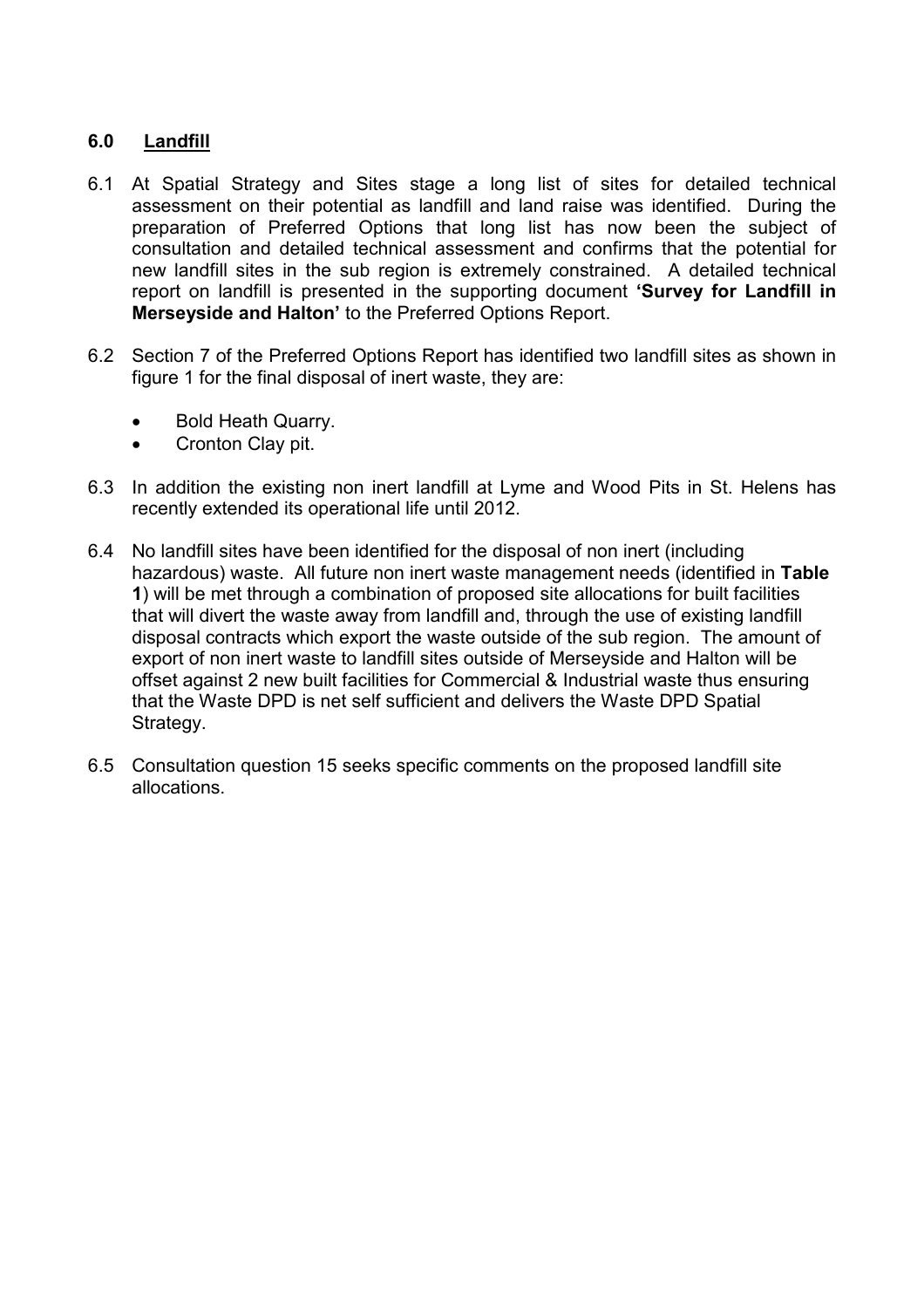



#### 7.0 Energy from Waste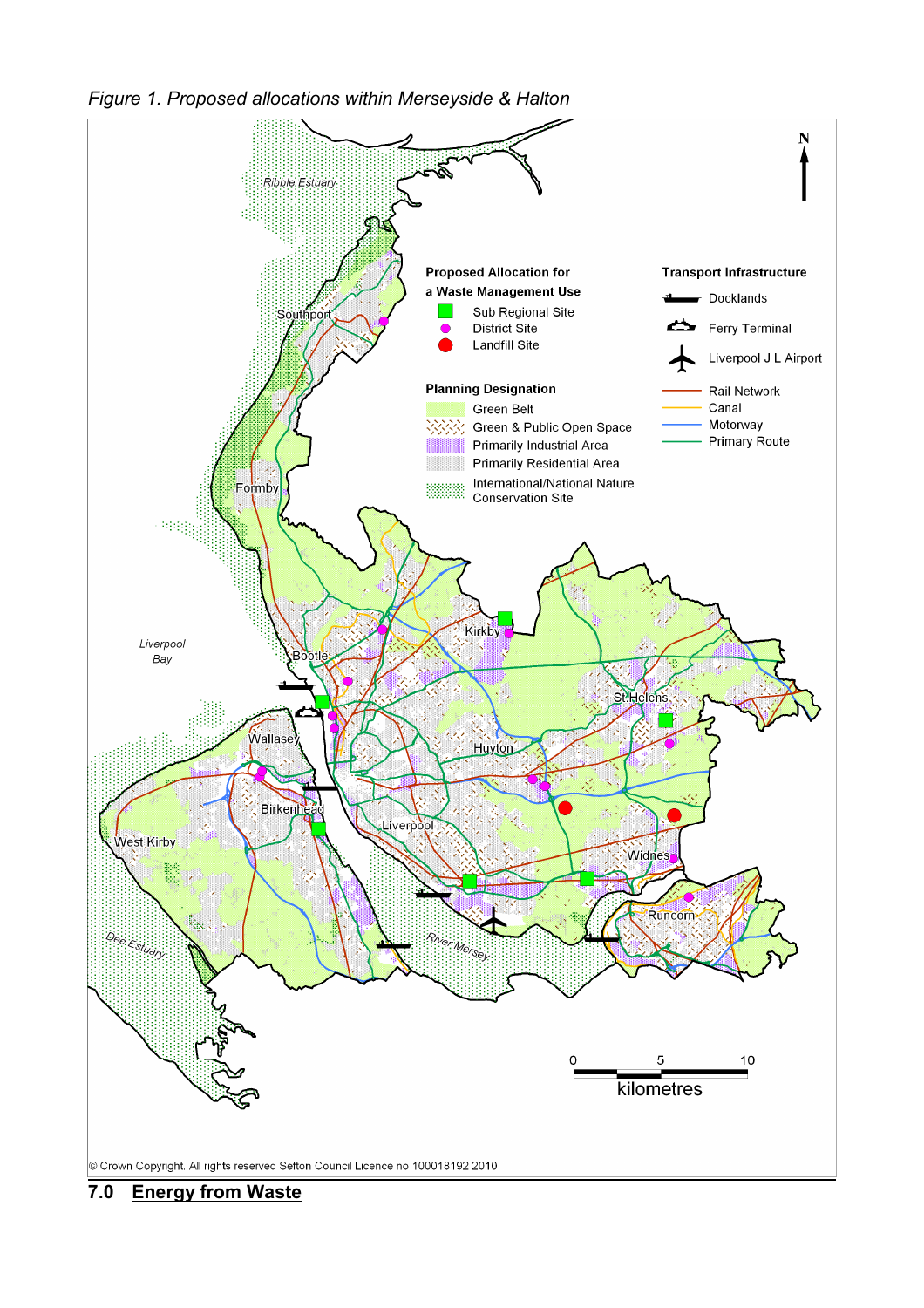- 7.1 The development of a policy position for Energy from Waste (EfW) has been challenging for the Waste DPD. This is because Merseyside and Halton is in an extremely unusual position of having a large number of consented, but not yet operational, EfW facilities that already more than meet the identified sub regional needs. In addition, the MWDA is at an advanced stage of its resource recovery contract PFI procurement process where it is seeking to procure new EfW facilities. Specifically MWDA is seeking to acquire sites >8 hectares to build new EfW facilities and has been actively seeking to secure such sites. Furthermore, the Ince Marshes EfW facility and Resource Recovery Park immediately adjacent to Merseyside and Halton within the Liverpool City Region has recently been given planning consent.
- 7.2 The Waste DPD site search and technical assessments aimed at identifying suitable and deliverable land for EfW facilities concluded that there are very limited opportunities to allocate new sub regional sites for EfW.
- 7.3 Therefore, in meeting the identified needs for EfW the Waste DPD has needed to take account of the consents within the sub region, the larger regional consents such as Ince Marshes and Ineos Chlor as well as the stated needs and strategy for municipal solid waste.
- 7.4 This unique combination of circumstances led to a period of intense joint working between MWDA and the Waste DPD team to help inform both the MWDA's own procurement processes and the Waste DPD policy position on EfW. This process focussed on assessing the risks of the different procurement and land use options available to meet the identified need of the MWDA.
- 7.5 This risk assessment process is the subject of a separate report to the Liverpool City Region Cabinet (13 November 2009) and is described in supporting document "Risk Assessment for EfW Options for MSW in Merseyside & Halton" of the Preferred Options Report. City Region Cabinet resolved that the Waste DPD should, in developing its policy position on EfW, take particular account of the lower risk options which made best use of existing consented capacity within and outside of Merseyside and Halton in preference to allocating new land for EfW. In particular, the recently consented regional facility at Ince Marshes was identified as the preferred location for an EfW solution.
- 7.6 Two policy options have been identified for EfW. A reasoned justification is provided as to the planning merits and constraints for each of these. The preferred policy option being: "for the Waste DPD not to allocate any new sites for Energy for Waste for MSW as well as C&I waste and to rely on existing consented and operational facilities within Merseyside and Halton and the wider North West region."
- 7.7 For the avoidance of doubt, the preferred policy option to not allocate new sites for EfW includes any allocations which could include multiple facilities on a site, such as "Resource Recovery Parks".
- 7.8 Consultation question 10 seeks specific comments of the preferred EfW policy.

#### 8.0 Development Management Policies

8.1 In addition to the proposed site allocations there is a need to provide the waste industry with clear policy guidance about what is and is not acceptable on both allocated and non allocated sites. The development management policies have been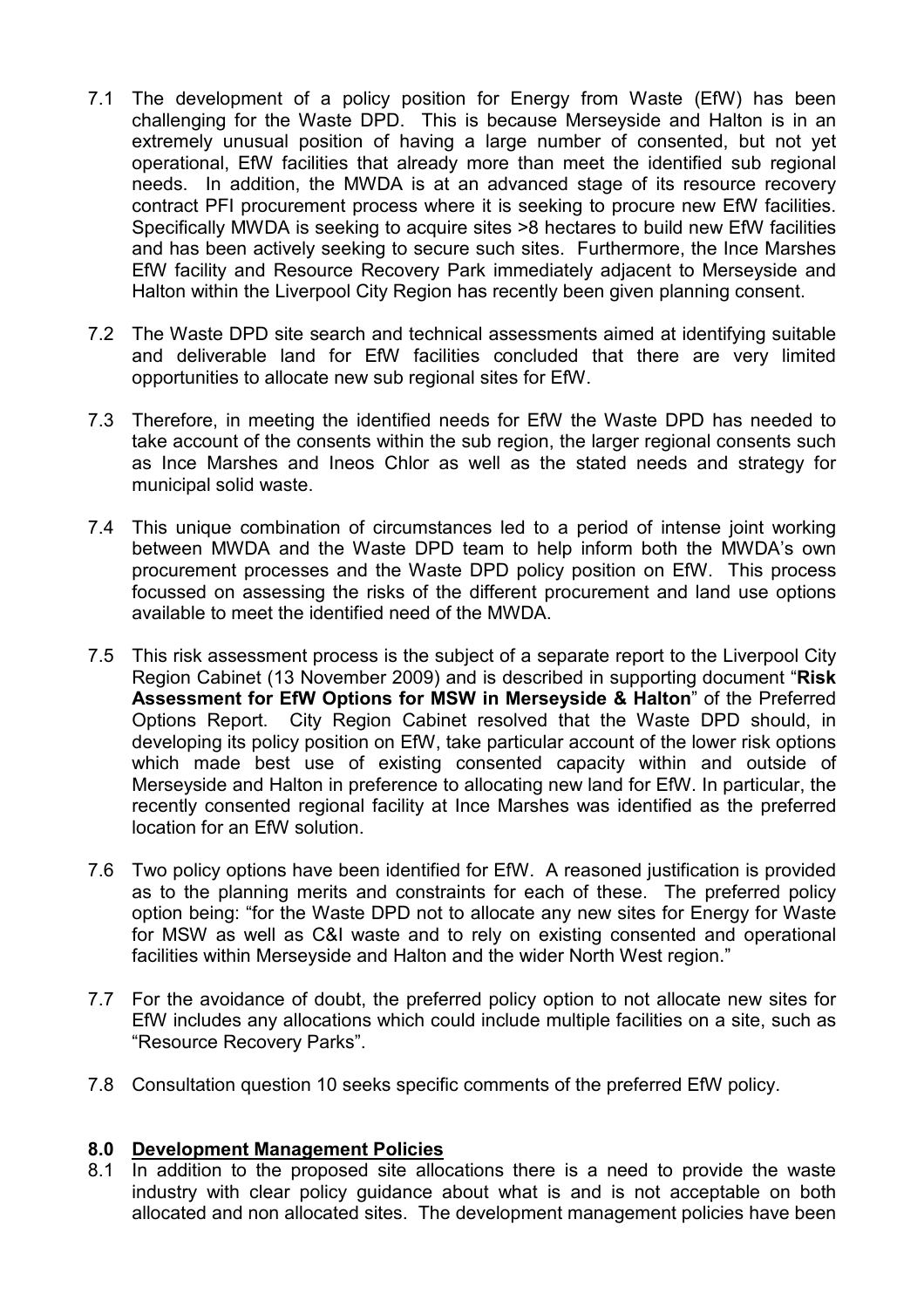prepared in close consultation with the Development Control Managers of each of the Districts and are specifically designed to provide a high degree of development control and certainty. They are designed to be used in concert with and avoid duplication with the District's own development management policies within the LDF.

- 8.2 Six Development Management policies are included within the Preferred Options Report and specific consultation questions are asked on each one.
- 8.3 Applications for waste management facilities outside of allocated sites as land use and industry requirements will change during the plan period the Preferred Options report includes a policy designed to control waste development on land that has not been allocated for waste use (consultation question 17).
- 8.4 Applications for landfill on non allocated sites whilst the landfill allocations discount a number of sites as not being suitable or deliverable for landfill in the future, it is still possible that site owners and operators may still wish to apply for landfill on unallocated sites in the future. This policy is designed to provide a very high degree of control over such activities and as unallocated sites would be more difficult to bring forward as landfill (consultation question 18).
- 8.5 Open Windrow Composting the evidence base has identified that there is no need for new open windrow composting facilities and has therefore not allocated new land for this waste use. This operation has very specific operational constraints and as there is always potential for such operations to satisfy local needs, particularly if existing consents are not fully utilised or are no longer operational. The preferred policy option for open windrow composting facilities therefore provides a high degree of control for this activity (consultation question 19).
- 8.6 Protecting Existing Waste Management Sites by protecting existing waste management sites for future waste management use, the essential waste management infrastructure of the sub region will be protected thus ensuring future waste management needs of the sub region are met. Should other competing land uses result in the displacement of the existing waste management uses then an alternative site will be required to ensure that the waste management needs are still met, unless the need has been met elsewhere (consultation question 20).
- 8.7 Restoration and Aftercare of Landfill Facilities a specific restoration and aftercare policy is required for landfill because of the duration, scale and impact that this activity has on the landscape and environment including mineral and water resources (consultation question 21).
- 8.8 Criteria for Waste Management Development in taking planning decisions on the development of waste facilities it is important that all appropriate information is submitted with the planning application to enable an objective assessment of the planning issues and merits. This policy provides guidance to developers on what information will need to be submitted with a planning application to enable swift determination and avoid any delays in the planning process (consultation question 22).

#### 9.0 Implementation and Monitoring

9.1 Chapter 10 of the Preferred Options report covers the implementation and monitoring plan for the Waste DPD including how specific policies will be implemented and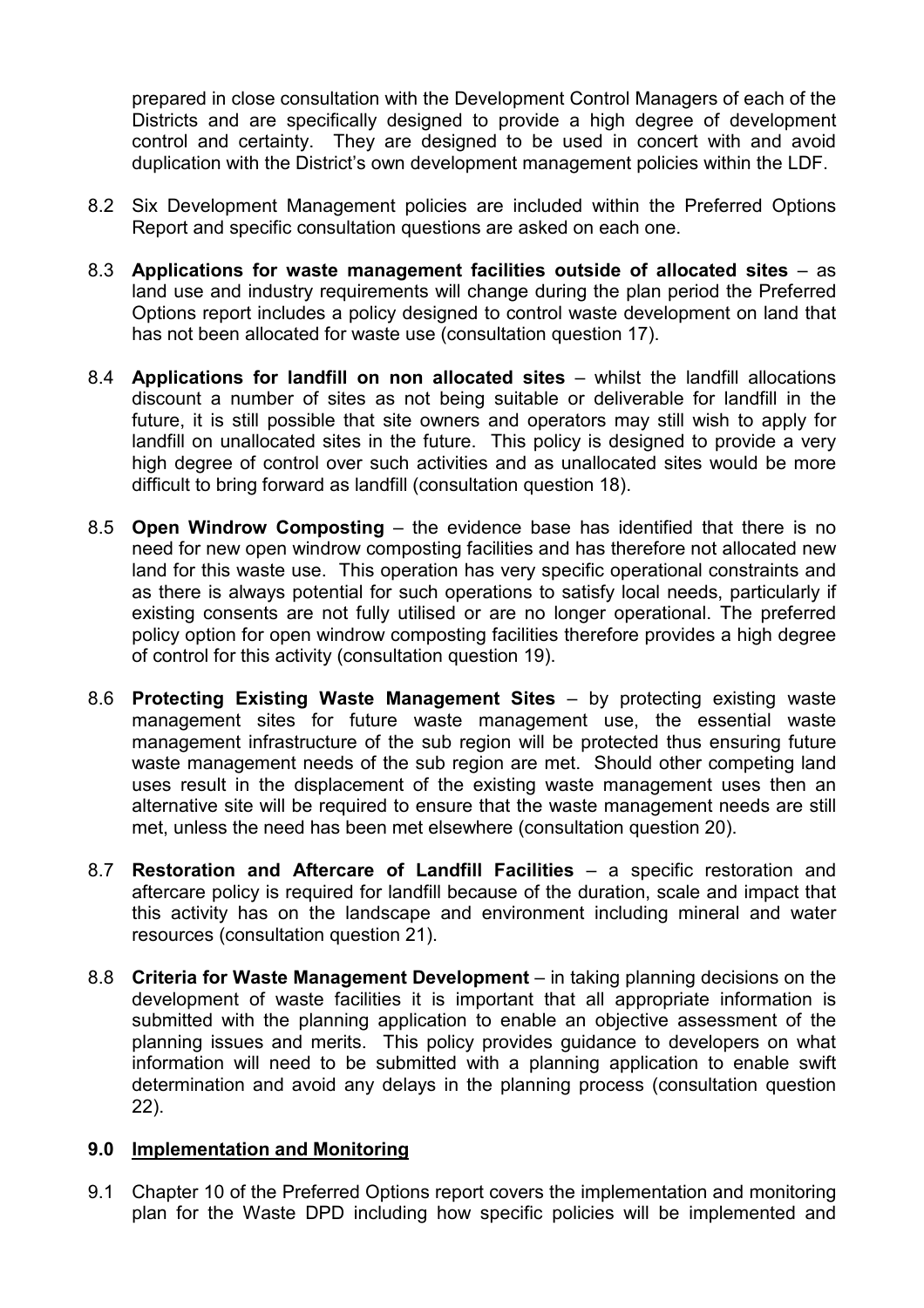whether site allocations are being implemented for waste uses. The section also provides a monitoring plan, largely based on national indicators, to ensure that the evidence base is kept up to date and the effectiveness of the plan can be assessed. It has important interactions with the on-going monitoring programmes of the Districts particularly with respect to their own LDFs.

- 9.2 Consultation question 23 seeks feedback on this implementation and monitoring of the Plan.
- 9.3 The timetable for completing the Waste DPD is set out in **Appendix 4** with adoption expected in April 2012.

## 10.0 Consultation

- 10.1 Subject to swift District approval and endorsement of the Preferred Options Report a six-week public consultation period will start on 18th February 2010. The approach to consultation has been previously agreed with Leaders and is fully compliant with the adopted Statements of Community Involvement of each District.
- 10.2 The beginning of the public consultation process on Preferred Options will be accompanied by statutory press notices in newspapers covering the six districts, press releases, email and letter communication with all individuals and organisations on the Waste DPD database. A Waste DPD newsletter / information sheet will also be distributed. Copies of the Preferred Options Report and Executive Summary will also be made available for the public at selected Council offices and public libraries.
- 10.3 Consultation will end on 31st March 2010 ahead of the pre-election period, provided that there are no delays in the District approvals processes. Due to the timing of Committee meetings there is a slight overlap with the purdah period of 3 working days.
- 10.4 This core content Committee Report is to be supported by a District specific covering report and a three-page Briefing for Elected Members (see Appendix 3).
- 10.5 Once Members have approved and endorsed the Preferred Options report, there will be no further opportunity for the Council to make comments. However, the there may be issues which Local Elected Members may wish to comment on individually. Such comments should be submitted during the 6-week public consultation alongside all other consultation comments.
- 10.6 The purpose of the public consultation is to invite comments from all interested parties on the sites, issues and policies covered. The Preferred Options report will be available both in paper format and on a web-based consultation site (http://merseysideeas-consult.limehouse.co.uk). The public is invited to make comments in writing or electronically and there is a series of consultation questions to facilitate this process. District officers and the Waste DPD team will be pleased to assist in this process, although anonymous responses or telephone comments will not be accepted.
- 10.7 Given the sub-regional nature of the Plan , the Preferred Options public consultation will include a single District officer led consultation event in each of the six Districts.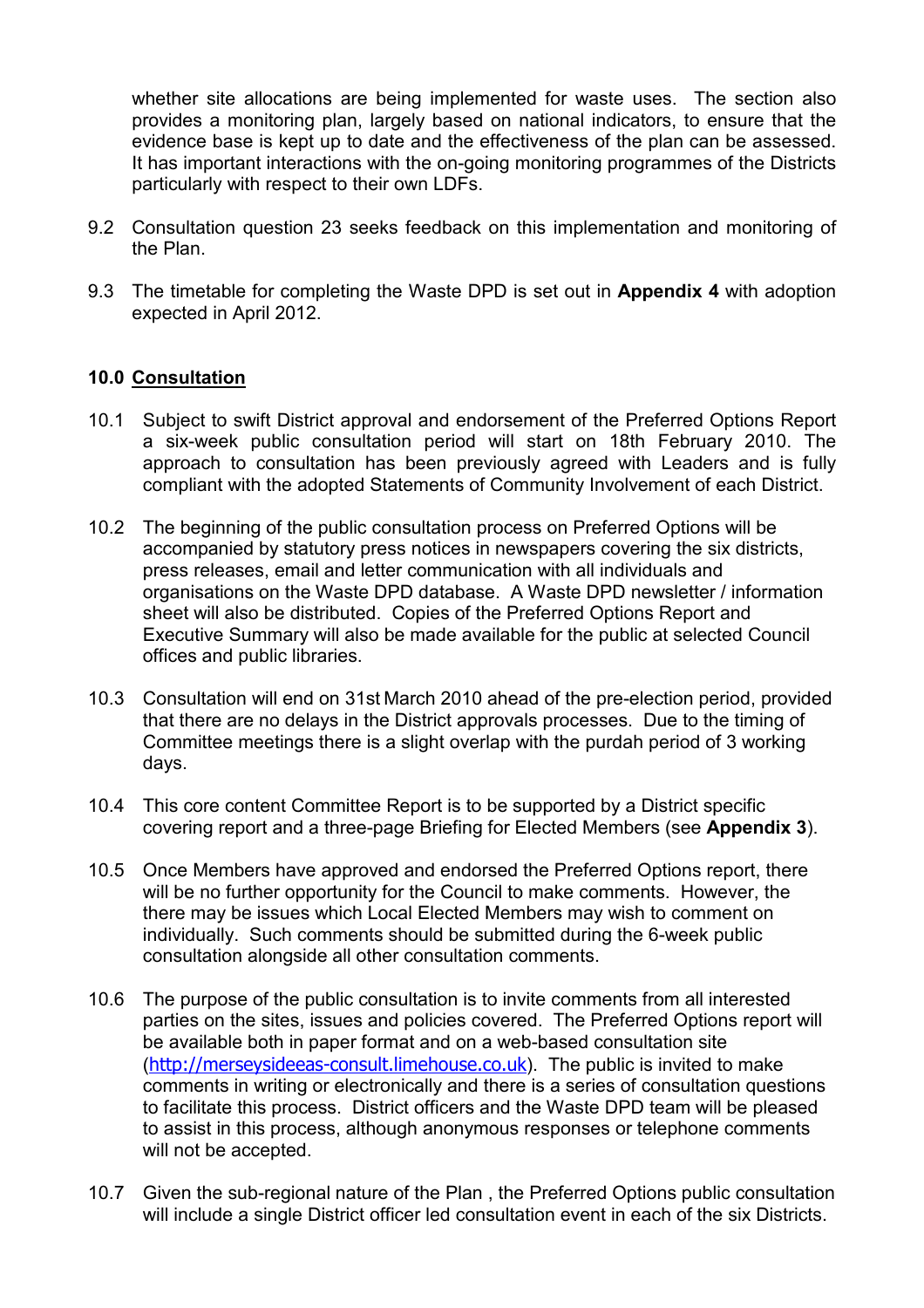All events will be held at an accessible location to comply with all relevant Council policies. Whilst the Waste DPD team will be on hand to support, the consultation events will be led and chaired by an appropriate officer from each of the Districts.

- 10.8 However, a programme of additional stakeholder consultation events will also be developed and agreed with each District. Such events will target specialist groups that have asked for presentations as well as the potential for some more local events should this be required to consider local issues. Once again, these events will be District led, with the Waste DPD Team supporting.
- 10.9 Queries about the Preferred Options Report approval process, endorsement and consultation processes should be referred to the Waste DPD Steering Group officer or other nominated officer from the Districts in the first instance. Should further advice be required from the Waste DPD team, this should be co-ordinated through the District officer and not direct to the Waste DPD team at Merseyside EAS.
- 10.10 At the end of the consultation period all the responses will be collated and a "Results of Consultation Report" will be written summarising the findings. This will be reported to Members as appropriate by District officers as well as being published on the Waste DPD website.
- 10.11 The Districts and the Waste DPD team will work together to take due account of the representations received during Preferred Options consultation. The responses will be used to inform the final development of the Waste DPD Submission Document. (see Appendix 4).

#### 11.0 Recommendations

- (i) That each Council approves and endorses the Preferred Options Report.
- (ii) That each Council agrees to the commencement of a six-week public consultation process on the Waste DPD Preferred Options Report during 2010.
- (iii) That members note that the Waste DPD forms an essential part of each District's Local Development Framework.
- (iv) That the Waste DPD team is delegated to make editorial changes to the Preferred Options Report as a consequence of the District approvals process and comments received.
- (v) That members receive a further report on the outcomes of the Preferred Options consultation.

Contact Officer: Alan Jemmett, Merseyside EAS Director Tel: 0151 934 4950

District Contact Officer: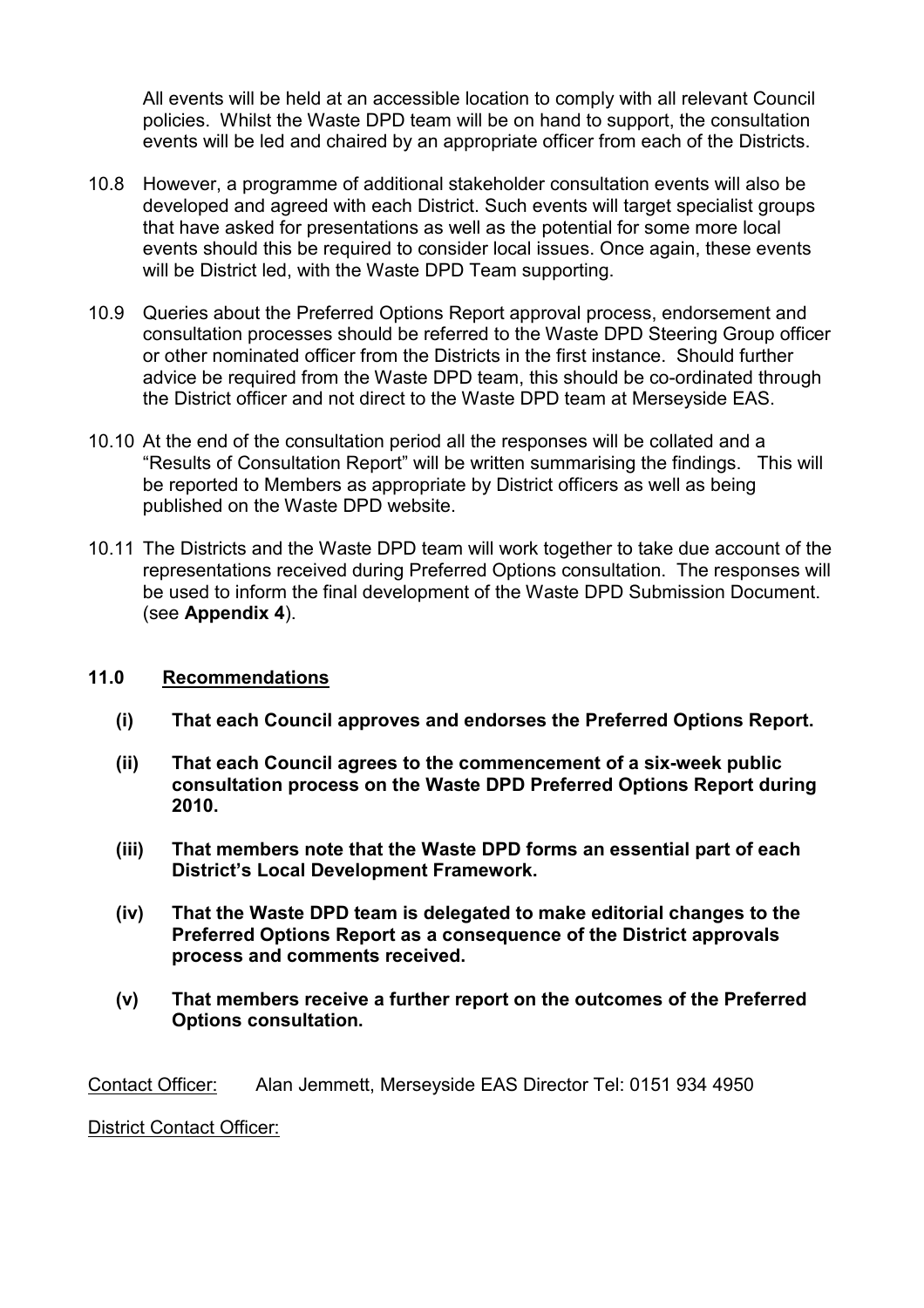## Appendix 1 – Evidence Base, summary of key documents and technical assessments.

- Broad Site Search (SLR Consulting September 2005).
- Initial Needs Assessment (Land Use Consultants September 2005).
- Agricultural Waste Survey (Merseyside EAS April 2007).
- Regional Study on Commercial and Industrial Waste (Urban Mines May 2007).
- Regional Study on Construction, Demolition and Excavation Waste (Smith Gore July 2007).
- Revised Needs Assessment (SLR Consulting December 2007) [Needs Assessment version 2].
- Radioactive Waste Review (Merseyside EAS December 2007).
- Planning Implications Report (Merseyside EAS January 2008) [Needs Assessment version 3].
- Review of Greenhouse Gas Emissions from Waste Management Facilities (RPS April 2008).
- Review of Health Impacts from Waste Management Facilities (Richard Smith Consulting June 2008).
- Equality Impact Assessment (Merseyside EAS July 2008).
- Survey for Landfill Opportunities in Merseyside (Merseyside EAS 2008).
- Built Facilities Site Search Methodology
- Sustainability Appraisal Phase 1 (Mouchel Parkman (2006-7)
- Strategic Flood Risk Assessment (Capita Symonds 2008-9).
- Habitats Regulations Assessment (Scott Wilson 2007-present).
- Sustainability Appraisal Phases 2 & 3 (Scott Wilson 2007-present).
- Review of Relative Sustainability of Waste Management based on Mass-Burn or Two-Stage Recovery of Energy from Waste (Juniper Consulting 2009).
- Risk Assessment for EfW Options for MSW in Merseyside & Halton November 2009
- Revised Needs Assessment (Merseyside EAS November 2009) [Needs Assessment version 4].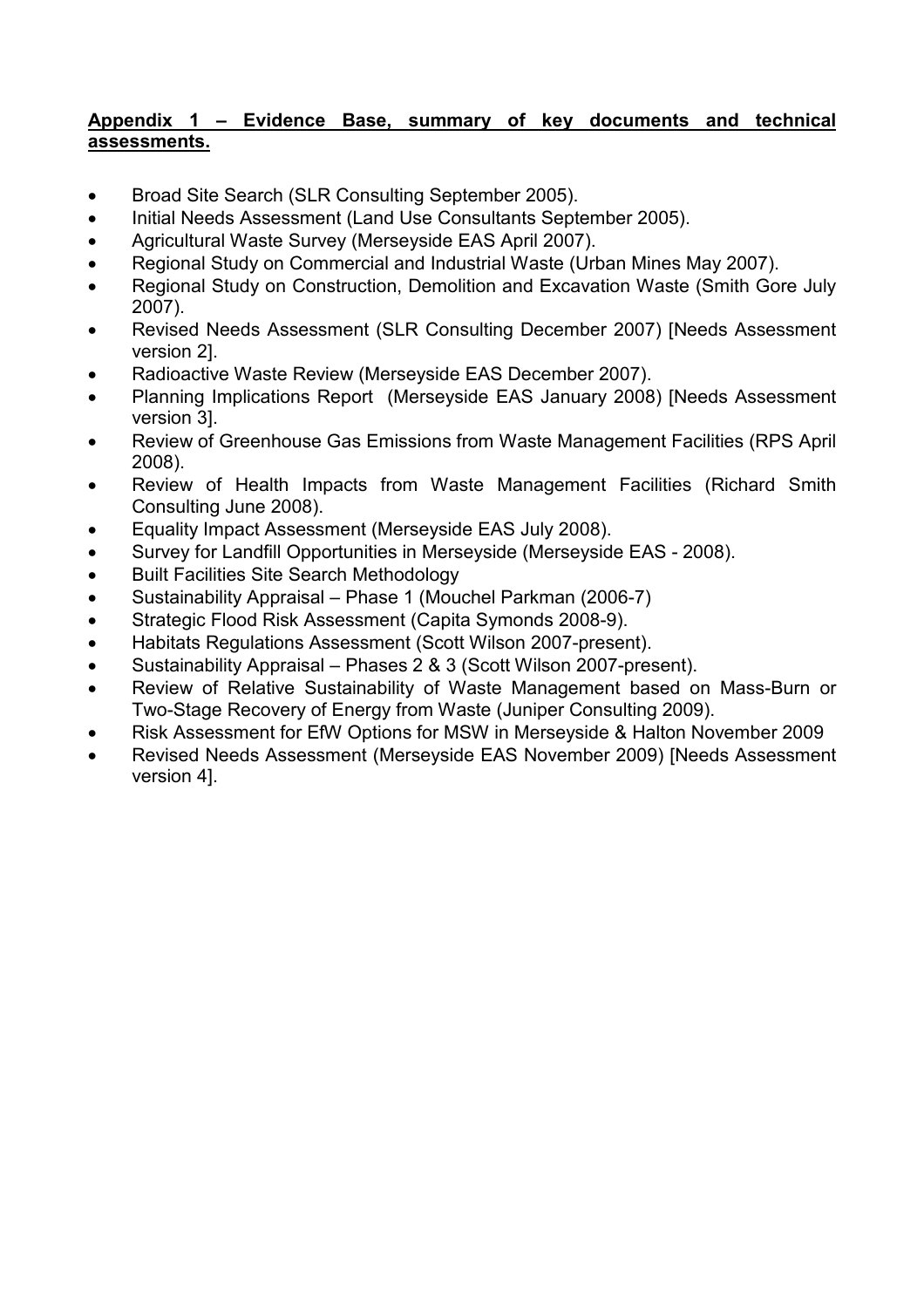#### Appendix 2 – Planning Consents issued for Waste Facilities since Commencement of the Waste DPD.

| Operator                                   | Location                         | <b>Type of facility</b>                                                                           | Capacity<br>(tonnes) | Position in<br>Hierarchy<br><b>Waste</b> | <b>Operational status</b>                                     |
|--------------------------------------------|----------------------------------|---------------------------------------------------------------------------------------------------|----------------------|------------------------------------------|---------------------------------------------------------------|
| Environmental<br>Orchid                    | Huyton, KNOWSLEY                 | Primary treatment (autoclaving) to<br>produce solid recovered fuel                                | 50,000               | Preparation<br>for recovery              | Operational (capacity rise<br>to 120,000 pending)             |
| Mersey Docks &<br>Harbour Board            | Bootle, LIVERPOOL                | Ship breaking and dismantling                                                                     | Variable             | Recycling                                | Operational                                                   |
| Future Industrial<br>Services Ltd          | Kirkby, KNOWSLEY                 | Reprocessing of plasterboard and<br>some chemical waste recovery                                  | 43,000               | Recycling                                | Operational                                                   |
| Eco-Cycle Ltd                              | Widnes, HALTON                   | (municipal waste) and non-inert<br>Materials recycling facility<br>transfer station               | 75,000               | Recycling                                | Operational                                                   |
| Ineos ChlorVinyls<br>(with Viridor)        | Runcorn, HALTON                  | treated waste (ie. solid recovered<br>Large-scale direct-burn of pre-<br>fuel)                    | 850,000<br>op to     | Recovery                                 | clearance and off-site<br>Early stages of site<br>fabrication |
| <b>Minerals Resource</b><br>Management Ltd | Kirkby, KNOWSLEY                 | Reprocessing of plasterboard and<br>ash into secondary material                                   | 88,000               | Recycling                                | Operational                                                   |
| James Industrial<br><b>DTT</b>             | Prescot, KNOWSLEY                | Non-inert waste transfer station<br>with some recycling                                           | 69,000               | Recycling                                | Site undeveloped to date                                      |
| Biossence Ltd                              | Eastham, WIRRAL                  | using gasification technology with<br>Large-scale primary treatment<br>heat and power generation  | 400,000<br>op to     | Preparation<br>recovery<br>and           | awaiting site clearance<br>Conditions discharged,             |
| Management Ltd<br>Biffa Waste              | Pocket Nook, ST<br><b>HELENS</b> | (commercial & industrial waste)<br>Materials recycling facility                                   | 200,000<br>op to     | Recycling                                | Possibly discharging<br>conditions                            |
| Veolia Waste (on<br>behalf of MWDA)        | Fazakerley,<br>LIVERPOOL         | Materials recycling facility<br>(municipal waste)                                                 | 100,000              | Recycling                                | Site cleared; discharging<br>conditions?                      |
| Energos Ltd                                | Kirkby, KNOWSLEY                 | using gasification technology with<br>Medium-scale thermal treatment<br>heat and power generation | 96,000<br>op to      | Recovery                                 | Site cleared; discharging<br>conditions?                      |
| D Morgan Ltd                               | Bold Heath, ST<br><b>HELENS</b>  | Inert landfill                                                                                    | 76,000<br>op to      | Disposal                                 | Revised extraction and<br>backfill with waste                 |
| PDM (Granox) Ltd                           | Widnes, HALTON                   | Direct-burn of food processing<br>wastes with energy recovery                                     | 150,000              | Recovery                                 | expansion of existing plant<br>Construction not started -     |
| Environmental<br>Cory                      | Haydock, ST HELENS               | Non-hazardous, non-inert landfill                                                                 | 425,000<br>op d      | Disposal                                 | Continued operation to<br>2012 (on appeal)                    |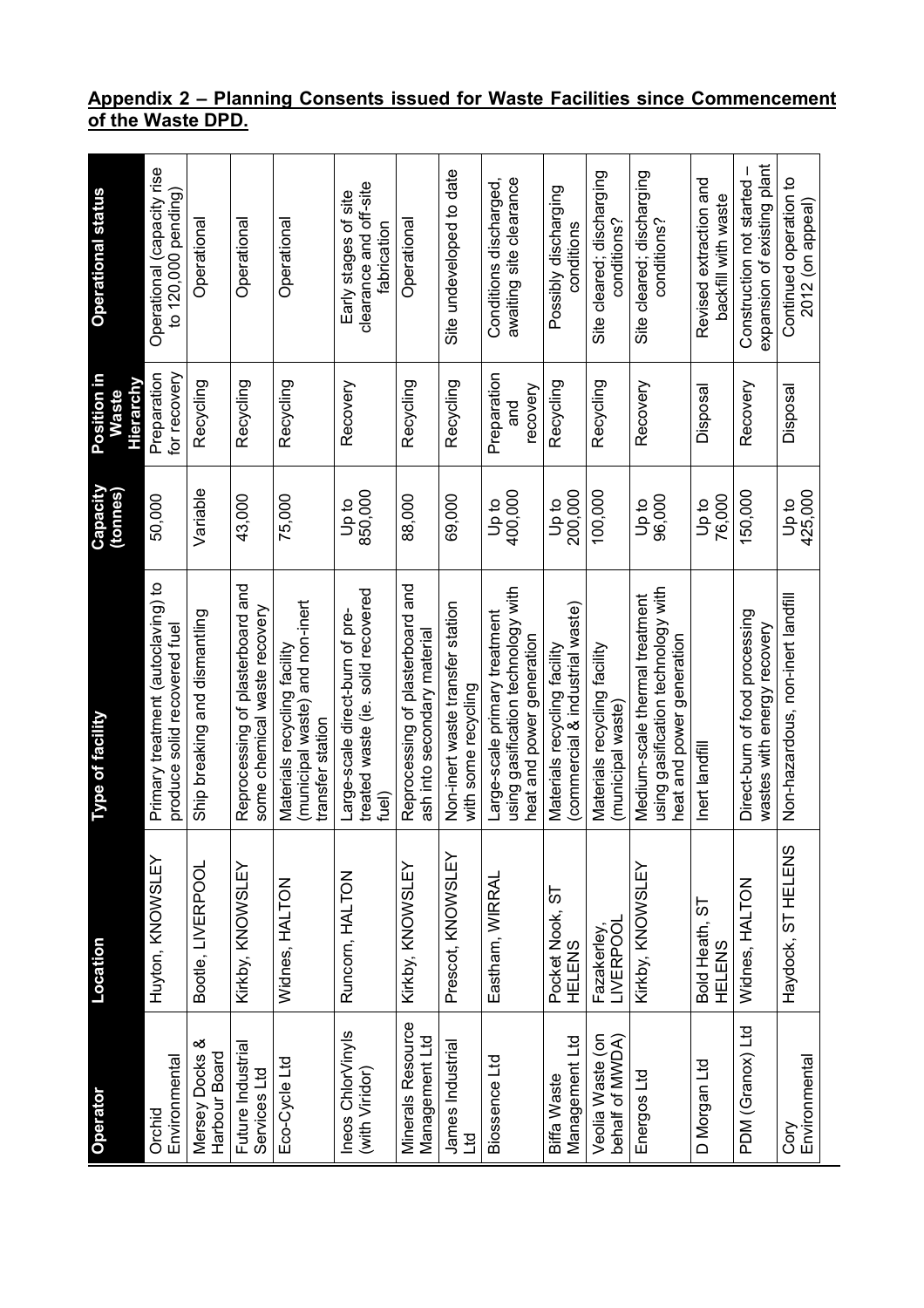## Appendix 3

## Waste DPD Briefing for Elected Members Overview of Preferred Options Consultation

#### **Background**

Preparation of a Waste Development Plan Document (Waste DPD), which provides a policy framework for waste management, is a statutory duty for all six districts in the Merseyside subregion (Halton, Knowsley, Liverpool, Sefton, St Helens and Wirral).

The duty derives from EU Waste Directives and UK Government Planning Policy. Given that significant cost, risk and strategic advantages could be identified from working together, the authorities have agreed to produce a joint Waste DPD. The Waste DPD is therefore being prepared jointly by the six Districts with support from the Waste DPD team at Merseyside EAS. The resulting plan will become part of the Local Development Framework for each of the Districts.

The Waste DPD provides the template for managing all types of waste, not just household waste, until 2027, taking into account both national legislation and local and regional considerations. It directs new and appropriate waste management infrastructure to the most suitable locations.

It does not deal directly with the management and treatment of waste produced in Merseyside and Halton. Rather, the Waste DPD aims to set up a long-term planning framework for waste management.

Currently, a Preferred Options report has been drafted and public consultation on this report will take place for six weeks from 18th February 2010, subject to full approval and endorsement from all six districts. Responses to this consultation, and discussions with stakeholders, will then be used to further develop the Waste DPD, which is scheduled to be formally adopted in April 2012.

#### Consultation programme

The consultation on Preferred Options is the third public consultation on the development of the Waste DPD, and is particularly important, as this is the last opportunity for stakeholders to make major comments on the sites and proposed policy options which may result in changes to policy or site allocations.

There are a number of ways of responding to the consultation. Answering a series of questions asked throughout the Preferred Options report either online or on paper means responses can be processed more efficiently and accurately – but all types of response will be welcome, although anonymous responses cannot be accepted.

The Preferred Options Report and supporting information will be available at http://merseysideeasconsult.limehouse.co.uk/portal, and through council websites, offices and libraries. Consultees are also able to request a paper copy by contacting the Waste DPD team directly.

During the consultation and afterwards, there will be a continuing dialogue and discussion with stakeholders. A public meeting will also be held within each District to provide additional information and answer any questions.

Information on the meetings will be found on www.wasteplanningmerseyside.gov.uk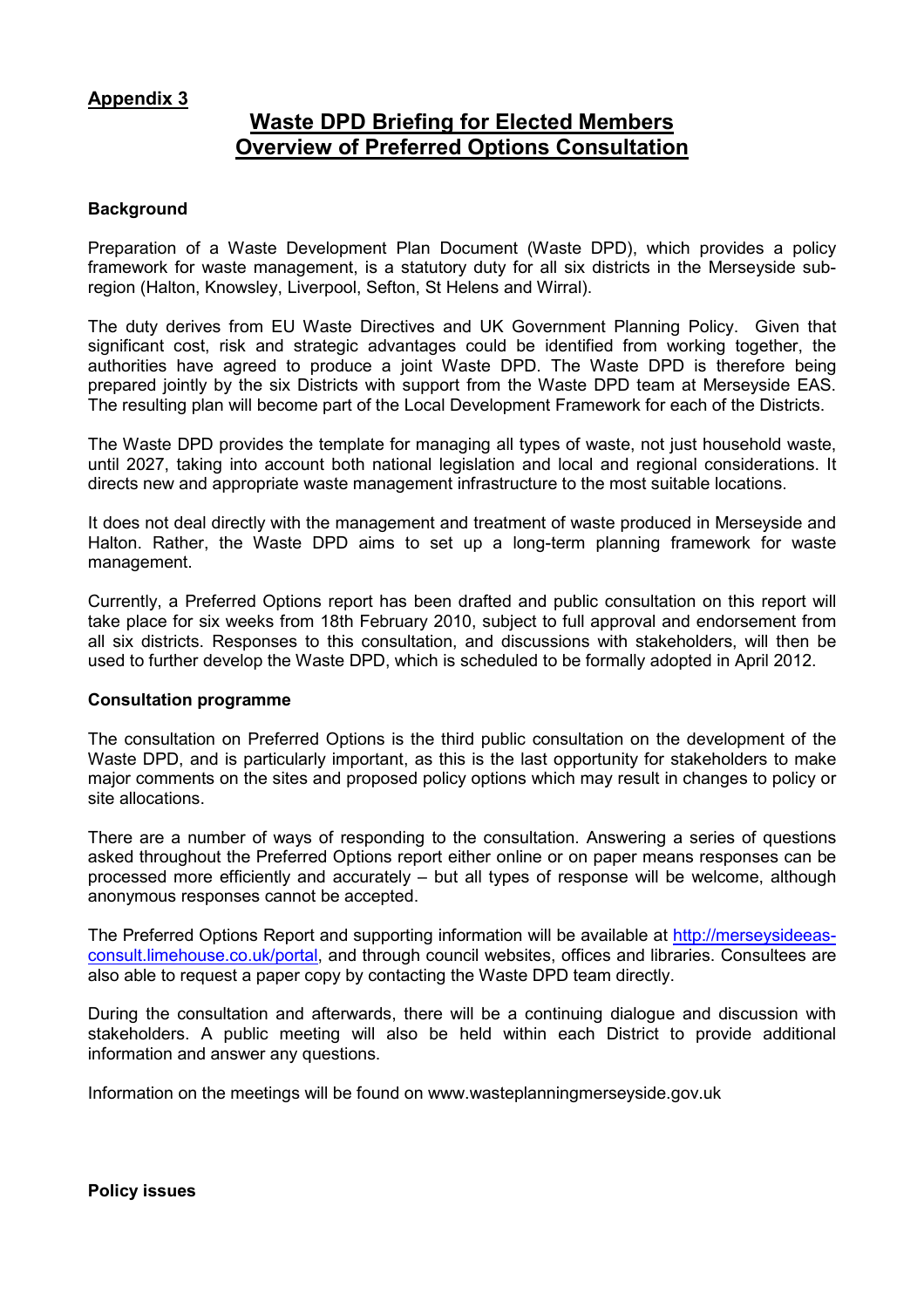The Waste DPD must be consistent with national and regional policy, contributing to achieving the goals of the Waste Strategy for England and the Regional Spatial Strategy for the North West, while dealing with local issues and priorities.

The Preferred Options report discusses the core policies for waste management and details the principles that will underpin the Waste DPD. It includes preferred options on sustainable waste management, sustainable transport of waste, sustainable design of new developments, the site selection process, net self-sufficiency and waste management applications outside of allocated sites.

The report also presents a series of policies for Development Management designed to control waste management development on allocated sites as well as other land that may be brought forward for future waste use.

A key section of the report is dedicated to issues around Energy from Waste, where combustion of waste or a fuel derived from waste is used to generate heat and power, to fed into the national grid or used locally in industry. For the avoidance of doubt, the Preferred Options Report is not allocating any new sites for Energy from Waste use.

#### Proposed sites

The Preferred Options report includes details of the proposed allocations for waste management use, which could become final allocations for the Waste DPD across all six districts.

The proposed allocations are mapped, district by district, and include a brief description and explanation of why they are the preferred sites. The sites have been put forward following a detailed technical assessment process.

Two types of site have been identified:

- sites capable of supporting larger and more complex, sub-regional facilities,
- sites suitable for smaller, district-level, waste management operations.

The Preferred Options Report contains no site allocation for Energy from Waste, as no site has been identified as suitable for this specialised use. In addition, Merseyside and Halton are in a unique position in that there is a large amount of capacity already consented for Energy from Waste facilities in the Districts and adjacent areas. The report therefore concludes that there is no need to make additional allocations for this use.

The Waste DPD has explored landfill disposal potential across Merseyside and Halton. Despite the difficulty of finding such sites, there are two proposed allocations for inert landfills on existing minerals sites, in addition to the one existing consented landfill site in the sub region. It is important that we fully explore landfill opportunities in our sub region rather than assuming waste can continue to be exported to landfill sites outside Merseyside and Halton.

The Report also discusses the need to identify new or replacement sites for Household Waste Recycling Centres, which are provided by Merseyside Waste Disposal Authority. The Preferred Options Report does not allocate sites for this purpose but identifies broad areas where sites will need to be found.

#### Merseyside Waste Disposal Authority

Prior to the publication of the Report, extensive efforts have been made to engage with key stakeholders, such as the Merseyside Waste Disposal Authority (MWDA).

MWDA is the statutory authority that disposes of municiple solid waste (household waste) for the local authorities across Merseyside.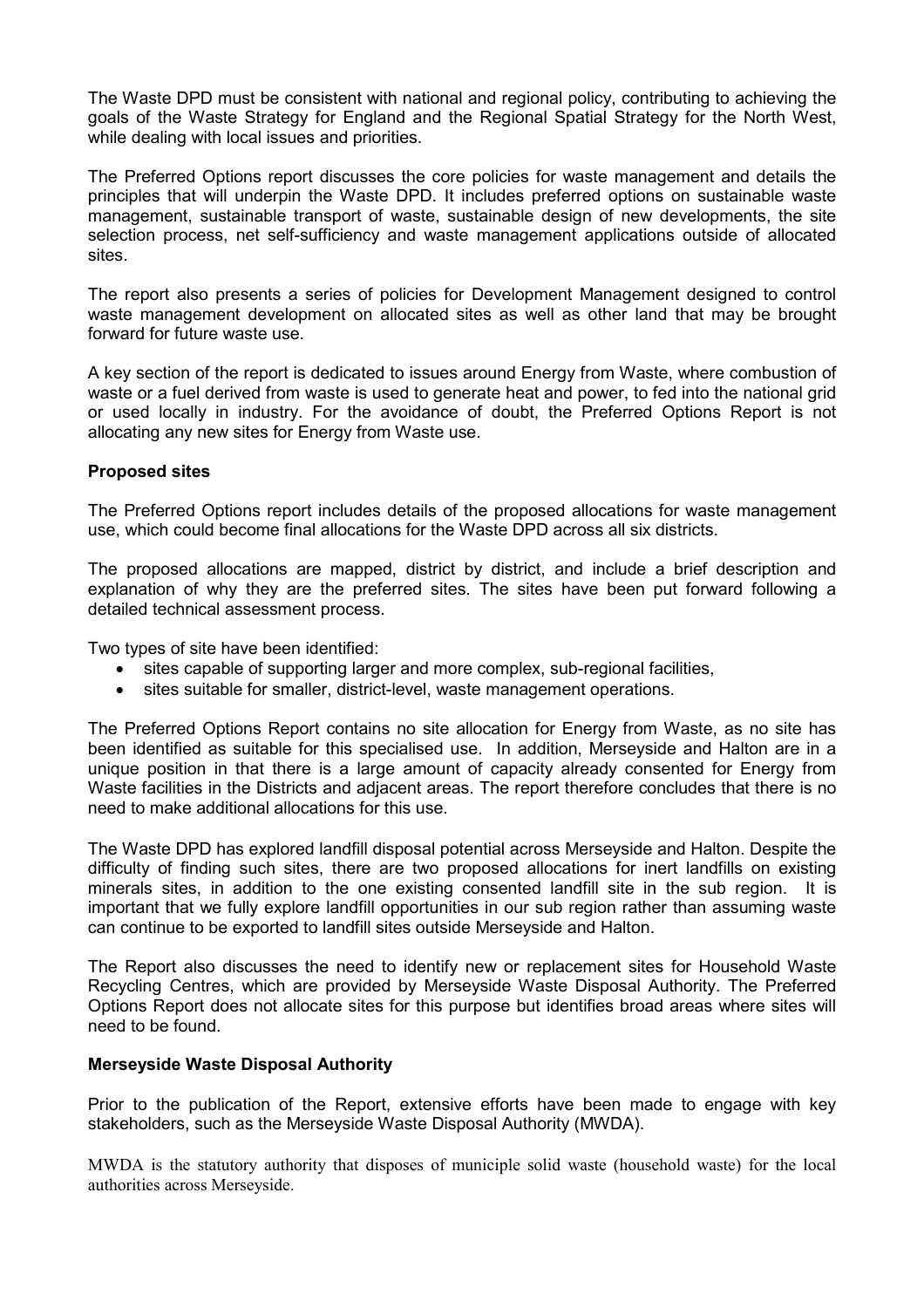Whilst MWDA business needs and statutory responsibilities are different from the planning purpose of the Waste DPD, the processes must be aligned as the Waste DPD cannot progress to a sound outcome if it does not cater for the needs of the MWDA.

Similarly, the risks to the MWDA procurement can be significantly reduced with a supportive planning framework. Therefore both the Waste DPD team and MWDA continue to work in partnership to find appropriate solutions.

#### What happens next?

Following the Preferred Options consultation, the Waste DPD team will consider all responses and evaluate them, with the intention of drawing up a Submission Document by the start of 2011.

The Submission Document will be published so that further representations on the soundness of the Waste DPD can be made before it is submitted to Government for formal consideration and scrutiny (in March 2011). A Results of Consultation Report will also be published following the public consultation that will detail all representations made and the Waste DPD responses.

An examination hearing will then be held: this is an independent examination of the plan by an Inspector, who can hear evidence on unresolved issues from those who have already made representations on the soundness of the Plan as well as those who are supportive of the plan.

The final stage of the process is the adoption of the Waste DPD by each of the Merseyside districts as its statutory spatial plan for waste. This is scheduled for 2012.

#### Financing the Waste DPD

The costs of preparing the Merseyside Waste DPD are being shared by the six districts. There are significant time and money savings that have already been delivered from working in partnership.